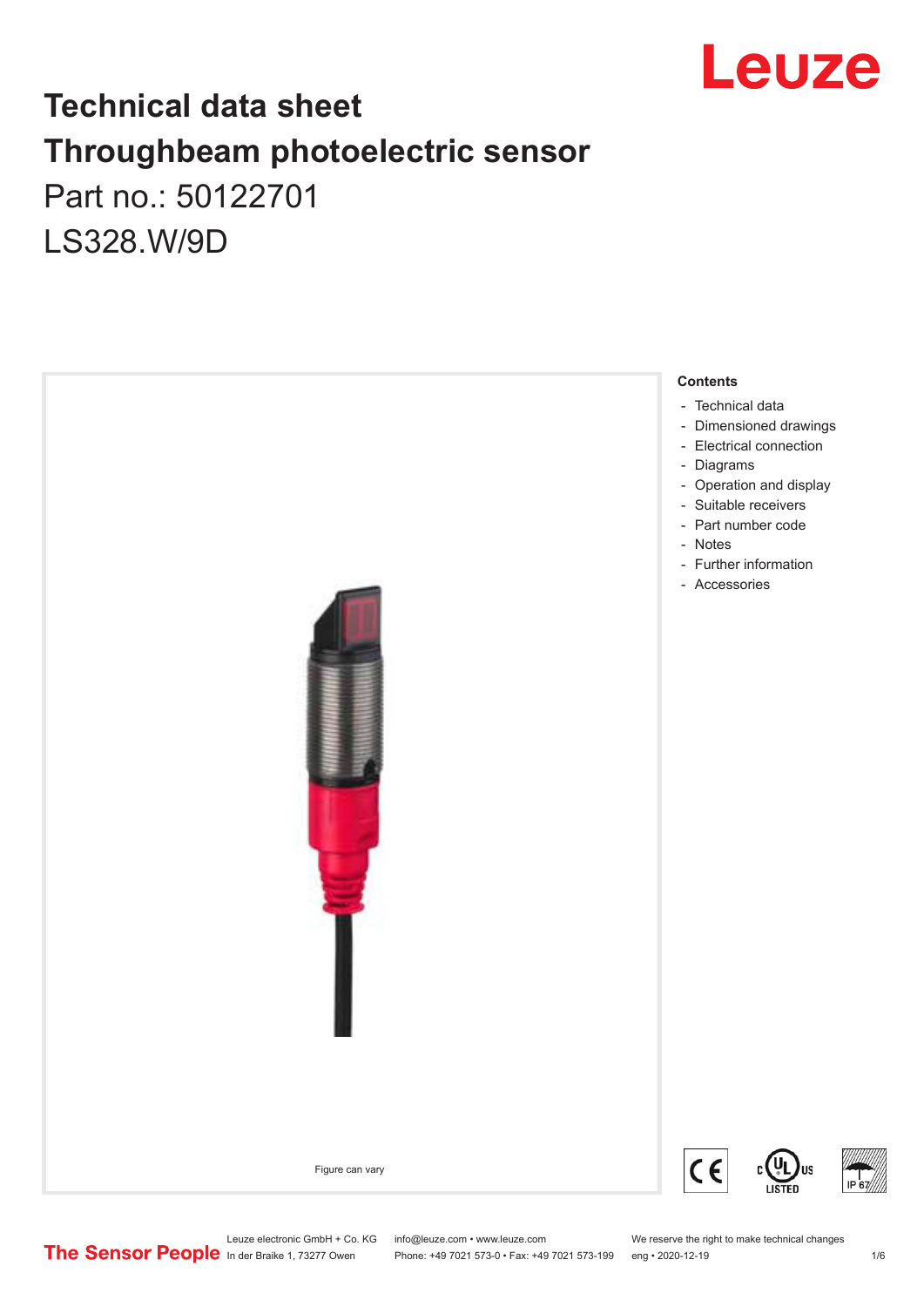# <span id="page-1-0"></span>**Technical data**

**Device type** Transmitter

# Leuze

#### **Basic data**

**Series** 328 **Operating principle** Throughbeam principle

**Special version**

**Special version** 90° - angular optics

| <b>Optical data</b>             |                                      |
|---------------------------------|--------------------------------------|
| <b>Operating range</b>          | Guaranteed operating range           |
| <b>Operating range</b>          | 05.5m                                |
| <b>Operating range limit</b>    | Typical operating range              |
| <b>Operating range limit</b>    | 0.8m                                 |
| Light source                    | LED, Red                             |
| <b>LED light wavelength</b>     | 620 nm                               |
| <b>Transmitted-signal shape</b> | Pulsed                               |
| LED group                       | Exempt group (in acc. with EN 62471) |
|                                 |                                      |

Deactivation input

Short circuit protected

#### **Electrical data**

**Protective circuit** Polarity reversal protection

| Performance data                     |                                     |
|--------------------------------------|-------------------------------------|
| Supply voltage $U_{B}$               | 10  30 V, DC, Incl. residual ripple |
| <b>Residual ripple</b>               | 0  15 %, From $U_{\rm B}$           |
| <b>Open-circuit current</b>          | 015mA                               |
|                                      |                                     |
| Inputs                               |                                     |
| <b>Number of deactivation inputs</b> | 2 Piece(s)                          |
|                                      |                                     |
| <b>Deactivation inputs</b>           |                                     |
| <b>Deactivation input 1</b>          |                                     |
| <b>Active switching state</b>        | l ow                                |
|                                      |                                     |
| <b>Deactivation input 2</b>          |                                     |
| Active switching state               | High                                |
| Timina                               |                                     |
|                                      |                                     |

#### **Readiness delay** 300 ms

#### **Connection**

| <b>Connection 1</b>       |                       |  |  |  |  |
|---------------------------|-----------------------|--|--|--|--|
| <b>Function</b>           | Signal IN             |  |  |  |  |
|                           | Voltage supply        |  |  |  |  |
| <b>Type of connection</b> | Cable                 |  |  |  |  |
| Cable length              | 2,000 mm              |  |  |  |  |
| <b>Sheathing material</b> | <b>PUR</b>            |  |  |  |  |
| Cable color               | <b>Black</b>          |  |  |  |  |
| Number of conductors      | 4-wire                |  |  |  |  |
| Wire cross section        | $0.2$ mm <sup>2</sup> |  |  |  |  |

#### **Mechanical data**

| <b>Thread size</b>             | $M18 \times 1$ mm |
|--------------------------------|-------------------|
| Dimension ( $\emptyset$ x L)   | 18 mm x 61 mm     |
| <b>Housing material</b>        | Plastic           |
|                                | Stainless steel   |
| <b>Stainless steel housing</b> | V2A               |
| <b>Plastic housing</b>         | <b>ABS</b>        |
| Lens cover material            | Plastic           |
| Net weight                     | 70 g              |
| <b>Housing color</b>           | <b>Black</b>      |
|                                | Silver            |
|                                |                   |
| <b>Operation and display</b>   |                   |
| Type of display                | LED               |
| <b>Number of LEDs</b>          | 1 Piece(s)        |
|                                |                   |
| <b>Environmental data</b>      |                   |
| Ambient temperature, operation | $-4060 °C$        |
| Ambient temperature, storage   | $-40$ 70 °C       |
|                                |                   |
| <b>Certifications</b>          |                   |
| Degree of protection           | IP 67             |
| <b>Protection class</b>        | III               |
| <b>Certifications</b>          | c UL US           |
| <b>Standards applied</b>       | IEC 60947-5-2     |
| <b>Classification</b>          |                   |
|                                |                   |
| <b>Customs tariff number</b>   | 85365019          |
| eCl@ss 5.1.4                   | 27270901          |
| eC <sub>1</sub> @ss8.0         | 27270901          |
| eCl@ss 9.0                     |                   |
|                                | 27270901          |
| eCl@ss 10.0                    | 27270901          |
| eCl@ss 11.0                    | 27270901          |
| <b>ETIM 5.0</b>                | EC002716          |
| <b>ETIM 6.0</b>                | EC002716          |

Leuze electronic GmbH + Co. KG info@leuze.com • www.leuze.com We reserve the right to make technical changes<br>
The Sensor People in der Braike 1, 73277 Owen Phone: +49 7021 573-0 • Fax: +49 7021 573-199 eng • 2020-12-19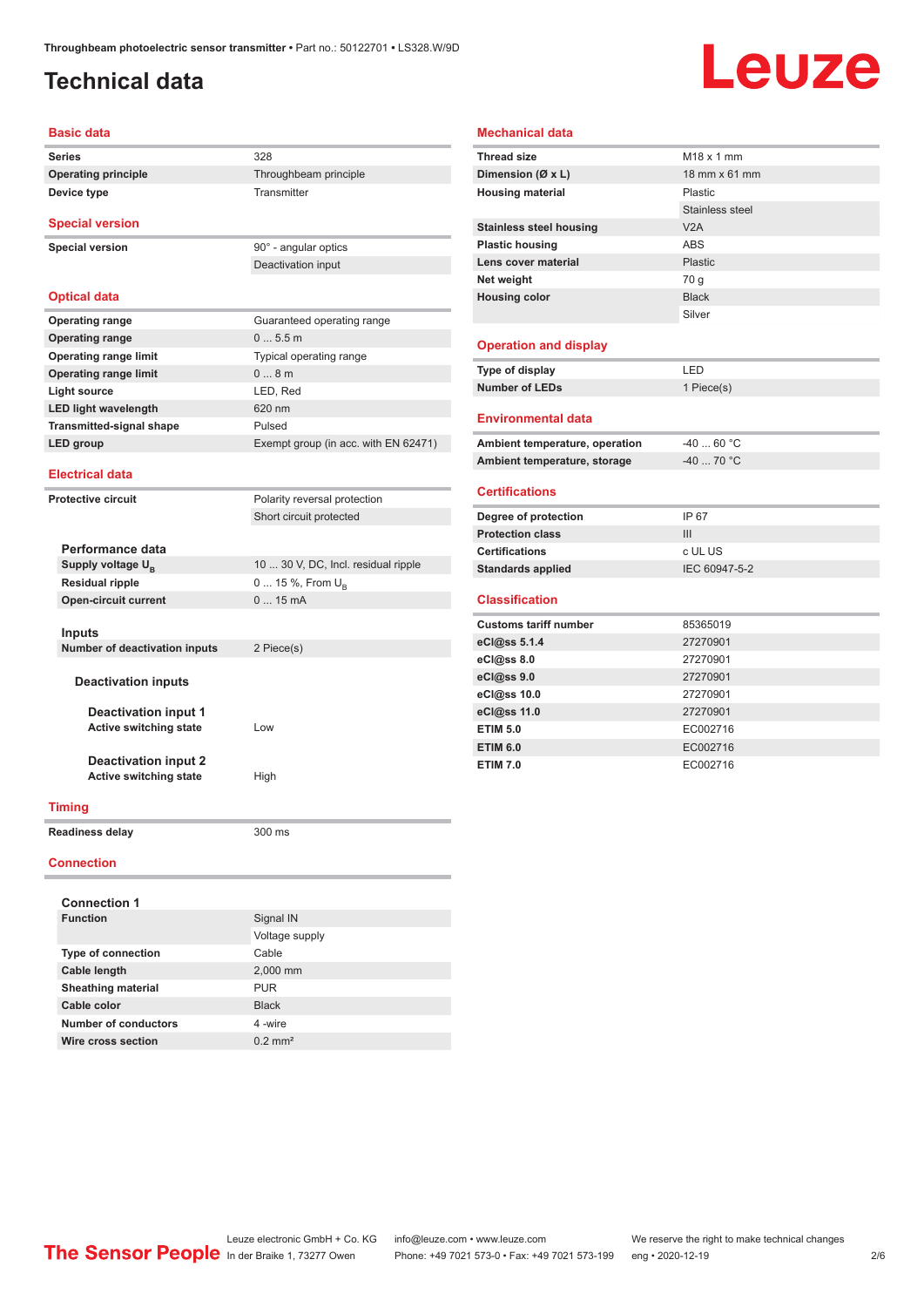# <span id="page-2-0"></span>**Dimensioned drawings**



All dimensions in millimeters



- A Vertical position of the optical axis
- B Optical axis (transmitter)
- C Optical axis (receiver)
- D Indicator diode

# **Electrical connection**

**Connection 1**

| <b>Function</b>             | Signal IN             |
|-----------------------------|-----------------------|
|                             | Voltage supply        |
| Type of connection          | Cable                 |
| Cable length                | 2,000 mm              |
| <b>Sheathing material</b>   | <b>PUR</b>            |
| Cable color                 | <b>Black</b>          |
| <b>Number of conductors</b> | 4 -wire               |
| Wire cross section          | $0.2$ mm <sup>2</sup> |

#### **Conductor color Conductor assignment**

| <b>Brown</b> | $V +$      |
|--------------|------------|
| White        | ln2        |
| <b>Blue</b>  | <b>GND</b> |
| <b>Black</b> | In1        |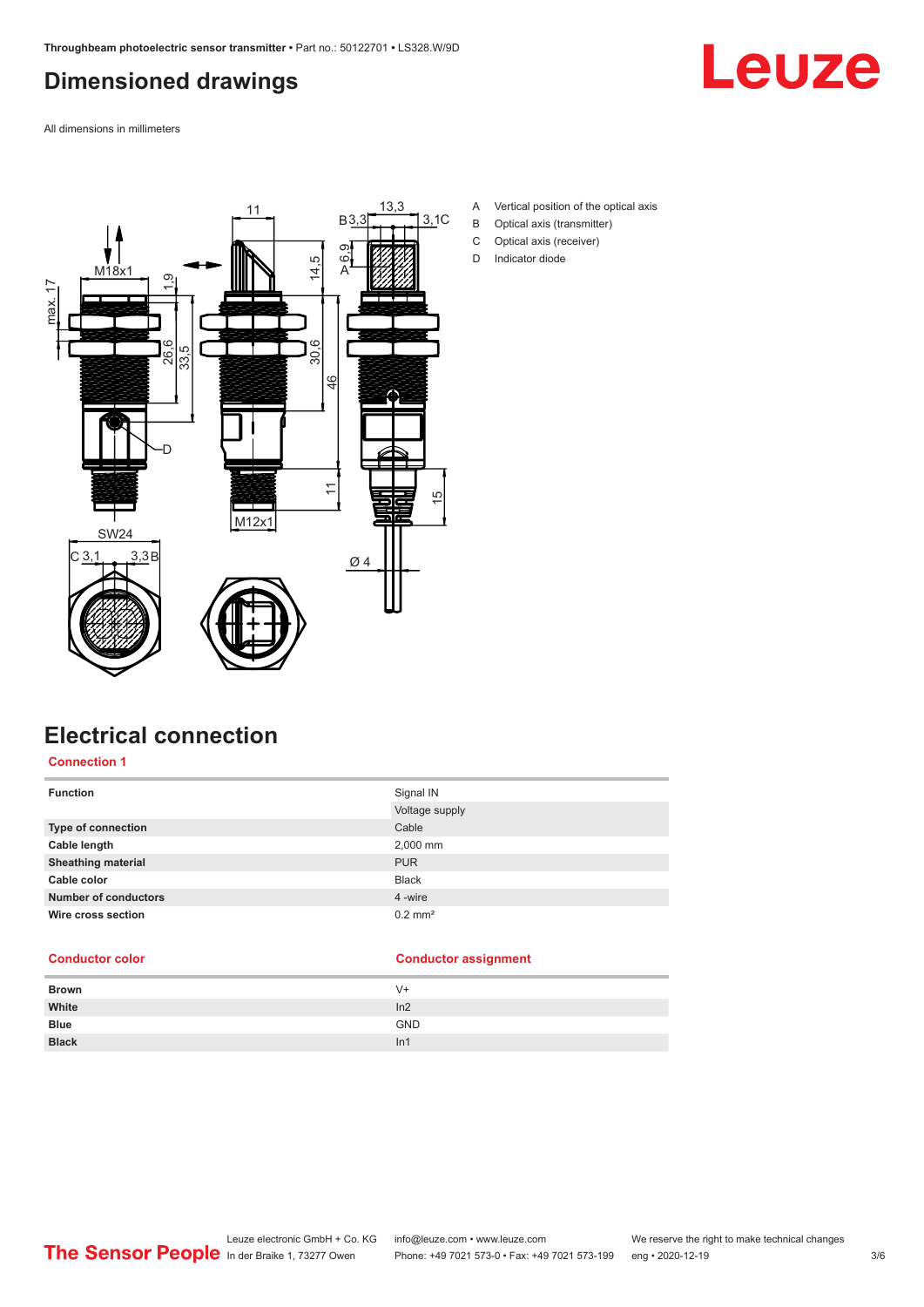# <span id="page-3-0"></span>**Diagrams**

# Leuze

### Typ. response behavior



# **Operation and display**

| <b>LED</b> | Display                  | Meaning                 |
|------------|--------------------------|-------------------------|
|            | Green, continuous light  | Operational readiness   |
|            | Yellow, continuous light | Transmitted beam active |

# **Suitable receivers**

| Part no. | <b>Designation</b> | <b>Article</b>                                  | <b>Description</b>                                                                                                                                                                                                                                                                                                          |
|----------|--------------------|-------------------------------------------------|-----------------------------------------------------------------------------------------------------------------------------------------------------------------------------------------------------------------------------------------------------------------------------------------------------------------------------|
| 50122707 | LE328.W/2N         | Throughbeam<br>photoelectric sensor<br>receiver | Special version: 90° - angular optics<br>Operating range limit: 0  8 m<br>Supply voltage: DC<br>Digital switching outputs: 2 Piece(s)<br>Switching output 1: Transistor, NPN, Light switching<br>Switching output 2: Transistor, NPN, Dark switching<br>Switching frequency: 500 Hz<br>Connection: Cable, 2,000 mm, 4 -wire |
| 50122705 | LE328.W/4P         | Throughbeam<br>photoelectric sensor<br>receiver | Special version: 90° - angular optics<br>Operating range limit: 0  8 m<br>Supply voltage: DC<br>Digital switching outputs: 2 Piece(s)<br>Switching output 1: Transistor, PNP, Light switching<br>Switching output 2: Transistor, PNP, Dark switching<br>Switching frequency: 500 Hz<br>Connection: Cable, 2,000 mm, 4 -wire |

# **Part number code**

Part designation: **XXX328BY-AAAF.BB/CC-DDD**

| <b>Operating principle</b><br>PRK: retro-reflective photoelectric sensor with polarization filter<br>ET: energetic diffuse reflection sensor<br>FT: diffuse reflection sensor with fading<br>LE: throughbeam photoelectric sensor receiver<br>LS: throughbeam photoelectric sensor transmitter |
|------------------------------------------------------------------------------------------------------------------------------------------------------------------------------------------------------------------------------------------------------------------------------------------------|
| Light type<br>n/a: red light<br>I: infrared light                                                                                                                                                                                                                                              |
|                                                                                                                                                                                                                                                                                                |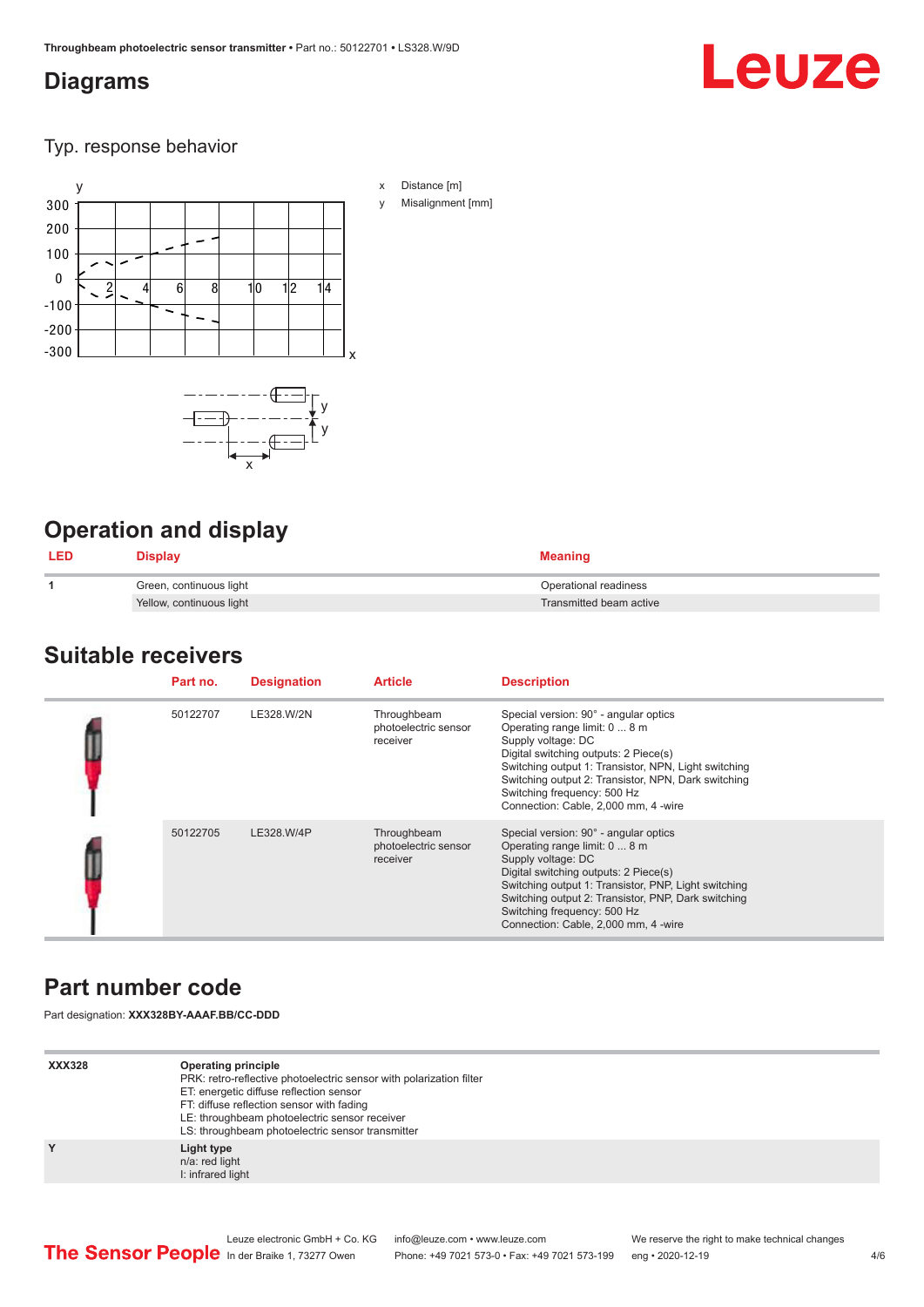## <span id="page-4-0"></span>**Part number code**



| AAAF        | Preset range (optional)<br>n/a: operating range acc. to data sheet<br>xxxF: preset range [mm]                                                                                                                                                                                                                                                                                                                         |
|-------------|-----------------------------------------------------------------------------------------------------------------------------------------------------------------------------------------------------------------------------------------------------------------------------------------------------------------------------------------------------------------------------------------------------------------------|
| <b>BB</b>   | Equipment<br>n/a: axial optics<br>W: 90° angular optics<br>3: teach-in via button                                                                                                                                                                                                                                                                                                                                     |
| CC          | Switching output / function (OUT1 = $pin 4$ , OUT2 = $pin 2$ ):<br>4: PNP transistor output, light switching<br>P: PNP transistor output, dark switching<br>2: NPN transistor output, light switching<br>N: NPN transistor output, dark switching<br>9: input for transmitter deactivation (deactivation with HIGH signal)<br>D: input for transmitter deactivation (deactivation with LOW signal)<br>X: pin not used |
| <b>DDD</b>  | <b>Electrical connection</b><br>n/a: cable, standard length 2000 mm, 4-wire<br>M12: M12 connector, 4-pin (plug)                                                                                                                                                                                                                                                                                                       |
| <b>Note</b> |                                                                                                                                                                                                                                                                                                                                                                                                                       |
|             | $\&$ A list with all available device types can be found on the Leuze website at www.leuze.com.                                                                                                                                                                                                                                                                                                                       |

### **Notes**

| Observe intended use!                                                                                                                                          |
|----------------------------------------------------------------------------------------------------------------------------------------------------------------|
| $\%$ This product is not a safety sensor and is not intended as personnel protection.<br>$\%$ The product may only be put into operation by competent persons. |
| $\%$ Only use the product in accordance with its intended use.                                                                                                 |

#### **For UL applications:**

ª For UL applications, use is only permitted in Class 2 circuits in accordance with the NEC (National Electric Code).

ª These proximity switches shall be used with UL Listed Cable assemblies rated 30V, 0.5A min, in the field installation, or equivalent (categories: CYJV/ CYJV7 or PVVA/PVVA7)

# **Further information**

• Sum of the output currents for both outputs, 50 mA for ambient temperatures > 40 °C